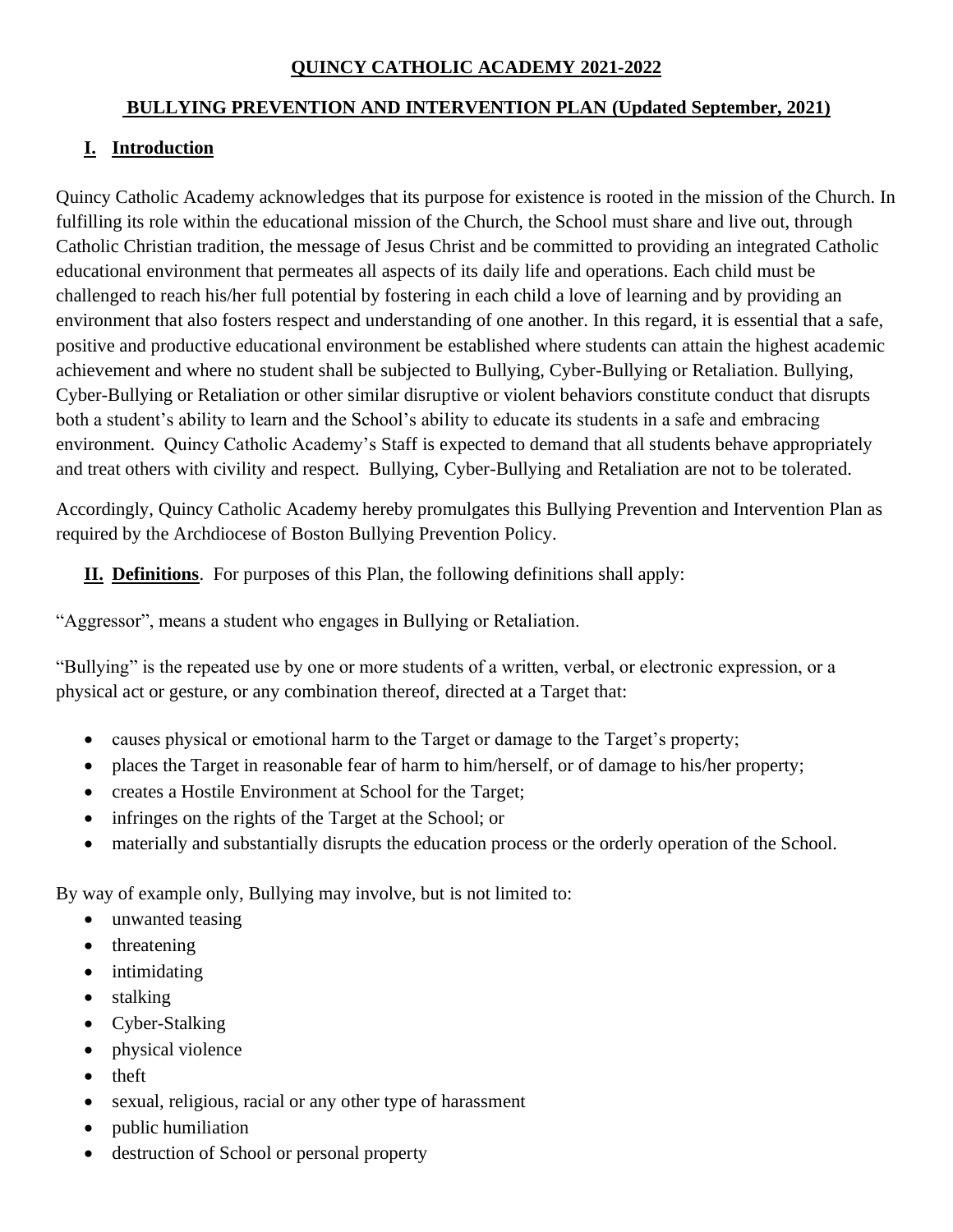- social exclusion, including incitement and/or coercion
- rumor or spreading of falsehoods

*For the purpose of this Plan, whenever the term "Bullying" is used it is to denote either Bullying or Cyber-Bullying (as defined below).*

"Cyber-Bullying" means Bullying through the use of technology or any electronic communication, which shall include, but shall not be limited to, any transfer of signs, signals, writing, images, sounds, data or intelligence of any nature transmitted in whole or in part by a:

- wire
- radio
- electromagnetics
- photo-electronic or photo-optical system, including, but not limited to, electronic mail, internet communications, instant messages or facsimile communications.

Cyber-Bullying shall also include the creation of a web page or blog in which the creator assumes the identity of another person or knowingly impersonates another person as author of posted content or messages, if the creation or impersonation creates any of the conditions enumerated in the definition of Bullying.

Cyber-Bullying shall also include the distribution by electronic means of a communication to more than one person or the posting of material on an electronic medium that may be accessed by one or more persons, if the distribution or posting creates any of the conditions enumerated in the definition of Bullying.

"Hostile Environment" means a situation in which Bullying causes the School environment to be permeated with intimidation, ridicule or insult that is sufficiently severe or pervasive to alter the conditions of the student's education.

"Retaliation" means any form of intimidation, reprisal, or harassment directed against a student who reports Bullying, provides information during an investigation of Bullying, or witnesses or has reliable information about Bullying.

"School Grounds" mean property on which a School building or facility is located or property that is owned, leased or used by a School for a School-sponsored activity, function, program, instruction or training.

"Staff" includes, but is not limited to, educators, faculty, administrators, counselors, School nurses, cafeteria workers, custodians, bus drivers, athletic coaches, advisors to extracurricular activities, support staff, and paraprofessionals.

"Target", means a student against whom Bullying or Retaliation has been perpetrated.

## **III. Leadership**

Leadership at all levels of the school community has played a critical role in developing and implementing this Plan in the context of other School and community efforts to promote a positive School climate. The Plan has been developed in consultation with the Board of Trustees and the School Staff. All staff members have a role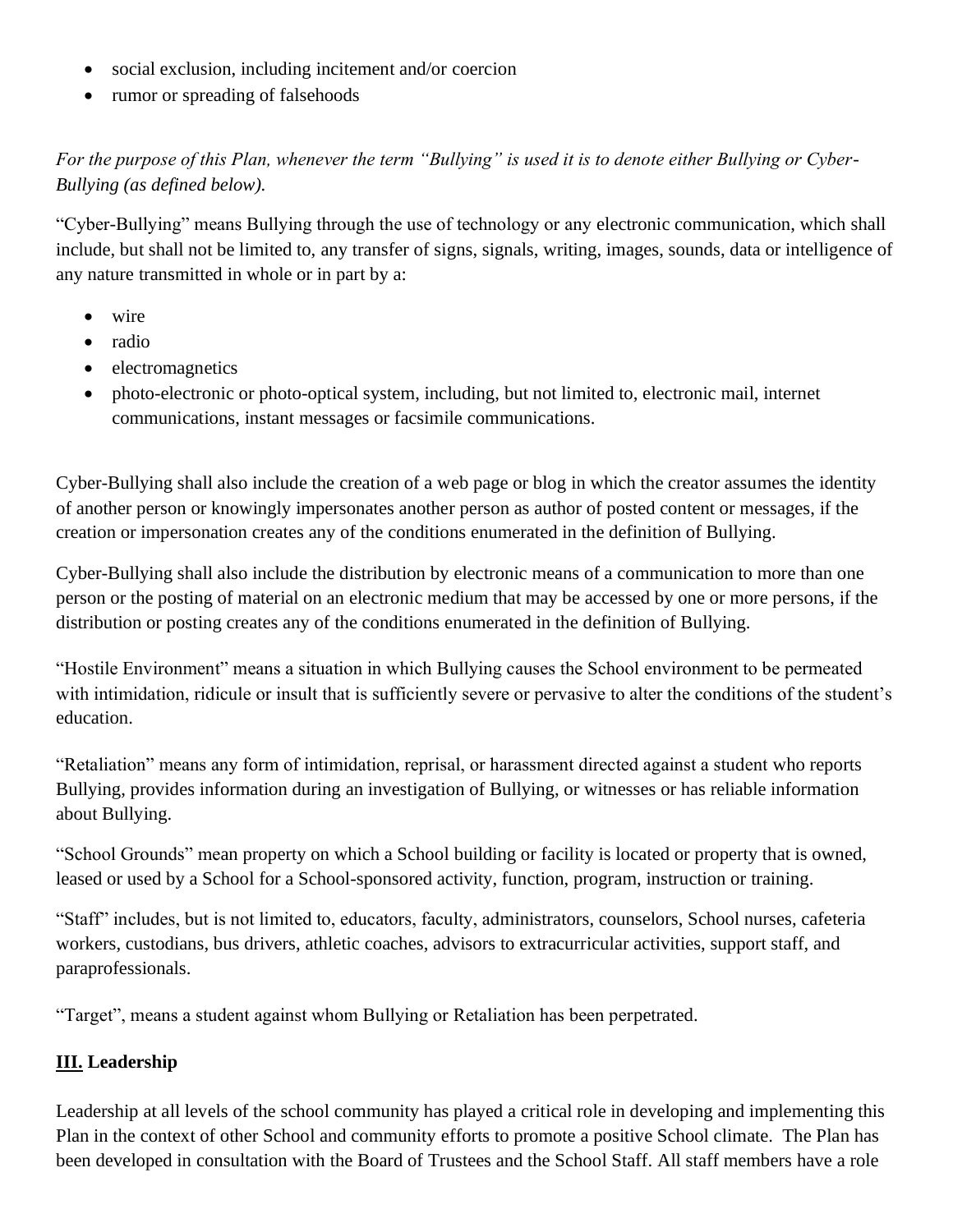in teaching students to be civil to one another and promoting understanding of and respect for diversity and difference. The Principal and designated members of the Staff, working under the oversight of the Board of Trustees are collectively responsible for setting priorities and for staying up-to-date with current research on ways to prevent and effectively respond to Bullying. It is also the responsibility of the Principal and such designees to involve representatives from the greater School and local community in developing, implementing and periodically reviewing the Plan.

#### Assessing needs and resources

The Plan is intended to be the school's blueprint for enhancing capacity to prevent and respond to issues of Bullying within the context of other healthy School climate initiatives. As part of the planning process, School leaders, with input from families and the Staff, will continue to assess the adequacy of current programs; review current policies and procedures; review available data on Bullying and behavioral incidents; and assess available resources including curricula, training programs, and behavioral health services. This "mapping" process will assist the school in identifying resource gaps and the most significant areas of need. Based on these findings, the school will revise and/or develop policies and procedures; establish partnerships with community agencies, including law enforcement; and set priorities.

#### Planning and oversight

Quincy Catholic Academy will use many resources to implement its Bullying Prevention Plan. One main resource will be the Massachusetts Aggression Reduction Center (MARC) housed at Bridgewater State University in Bridgewater, Massachusetts. The goal of MARC is to bring low- or no-cost services to K-12 education, law enforcement, and other professional caregivers for children in the Commonwealth of Massachusetts. Services include school programs, conferences, workshops, consultation, and research, in the area of bullying prevention, cyber-bullying education and prevention, and violence prevention.

MARC was founded and is directed by Dr. Elizabeth Englander, a professor of Psychology at the University, and an expert in the field. MARC also benefits from the services of other academics and faculty members, graduate students, undergraduate students, and other support staff. (More information can be found at [www.MARCcenter.org\)](http://www.marccenter.org/)

| January 3, 2011: | The initial draft of the Quincy Catholic Academy Bullying Prevention Plan was presented<br>to faculty and staff.                                                                                                                                                                                                                                                                                                                                                            |
|------------------|-----------------------------------------------------------------------------------------------------------------------------------------------------------------------------------------------------------------------------------------------------------------------------------------------------------------------------------------------------------------------------------------------------------------------------------------------------------------------------|
| January 3, 2011: | New reporting form was presented to faculty and staff                                                                                                                                                                                                                                                                                                                                                                                                                       |
| January 6, 2011: | A letter was sent home to parents describing the efforts taken to implement the Quincy<br>Catholic Academy Bullying Prevention Plan. Also included will be a discussion of the<br>online survey, the disclosure of the draft plan on the website, the introduction of the<br>reporting form, notice of parent information to be distributed weekly, announcement of<br>professional development, and the description of the programs into the general school<br>curriculum. |
| January 6, 2011: | The initial draft of the Quincy Catholic Academy Bullying Prevention Plan was posted                                                                                                                                                                                                                                                                                                                                                                                        |

on the school website.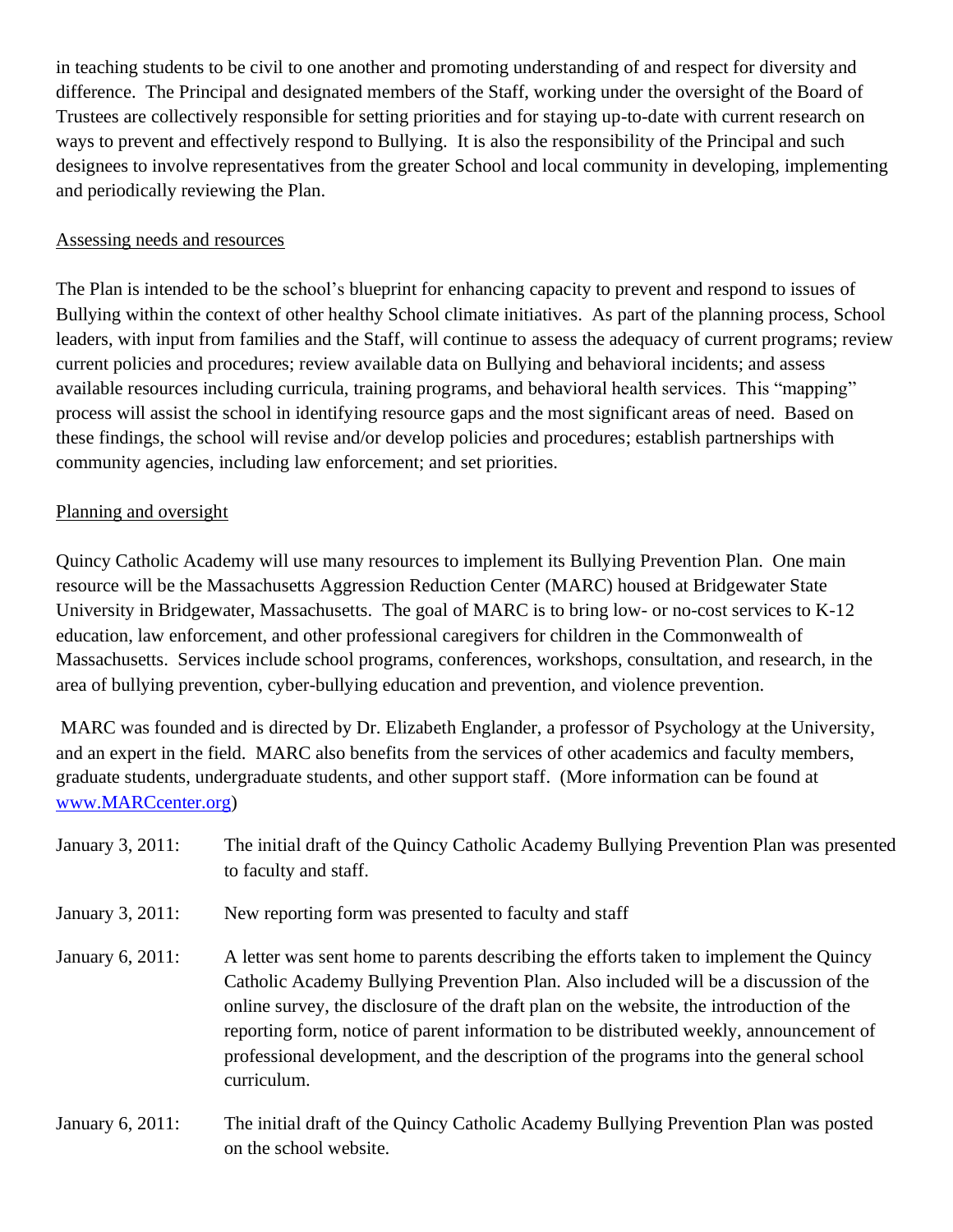| Jan. 10-Jan. 21:       | Parents, students, and faculty participated in an online survey to help the school gather<br>necessary information to review and refine the Bullying Prevention Plan.                                                                                                                                                                                                                        |
|------------------------|----------------------------------------------------------------------------------------------------------------------------------------------------------------------------------------------------------------------------------------------------------------------------------------------------------------------------------------------------------------------------------------------|
| January-June 2011:     | Implementation of Bullying Prevention/Conflict Resolution Curriculum (ongoing)                                                                                                                                                                                                                                                                                                               |
| September 2011:        | The Quincy Catholic Academy Bullying Prevention Plan was reviewed by faculty and<br>staff.                                                                                                                                                                                                                                                                                                   |
| October 2011           | Guidance counselor, Dr. Arlene Morrissey, will be trained at the MARC (Massachusetts<br>Aggression Reduction Center) at Bridgewater State College and will provide a training<br>for teachers at the November staff meeting                                                                                                                                                                  |
| 2012-2013 School Year: | All students in Grades 1-8 attended presentations from MARC regarding bullying<br>that was followed up by class discussion and activities.                                                                                                                                                                                                                                                   |
|                        | Students in Grades 1-8 attended a presentation by the Norfolk County District<br>Attorney's office on cyber-bullying followed up by class discussion and activities.                                                                                                                                                                                                                         |
| 2013-2014              | The Bullying Prevention Prevention Policy and Handbook was reviewed. Ms. Amanda<br>Reyes, the Quincy Catholic Academy guidance counselor, conducted Bullying<br>Prevention lessons in all grades.                                                                                                                                                                                            |
| 2014-2015              | The Bullying Prevention Prevention Policy and Handbook was reviewed. Ms. Amanda<br>Reyes, the Quincy Catholic Academy guidance counselor, conducted Bullying<br>Prevention lessons in all grades.                                                                                                                                                                                            |
|                        | All students in Grades 1-8 attended presentations from MARC regarding bullying that<br>was followed up by class discussion and activities.                                                                                                                                                                                                                                                   |
| 2015-2016              | The Bullying Prevention Prevention Policy and Handbook was reviewed. Mr. Jim Keefe,<br>the Quincy Catholic Academy guidance counselor, conducted Bullying Prevention<br>lessons in all grades.                                                                                                                                                                                               |
| 2016-2017              | The Bullying Prevention Prevention Policy and Handbook was reviewed. Mrs. Stephanie<br>Sears, the Quincy Catholic Academy guidance counselor, will conduct Bullying<br>Prevention lessons in all grades.                                                                                                                                                                                     |
| 2017-2018              | The Bullying Prevention Prevention Policy and Handbook was reviewed. Mrs. Stephanie<br>Sears, the Quincy Catholic Academy guidance counselor, will conduct Bullying<br>Prevention lessons in all grades, along with additional focus on good choices, empathy,<br>and kindness.                                                                                                              |
| 2018-2019              | The Bullying Prevention Prevention Policy and Handbook was reviewed. Mrs. Stephanie<br>Sears, the Quincy Catholic Academy guidance counselor, will conduct Bullying<br>Prevention lessons in all grades, along with additional focus on good choices, empathy,<br>and kindness. Miss Cameron, the Principal, will align prayer services and religion<br>lessons to support the same focuses. |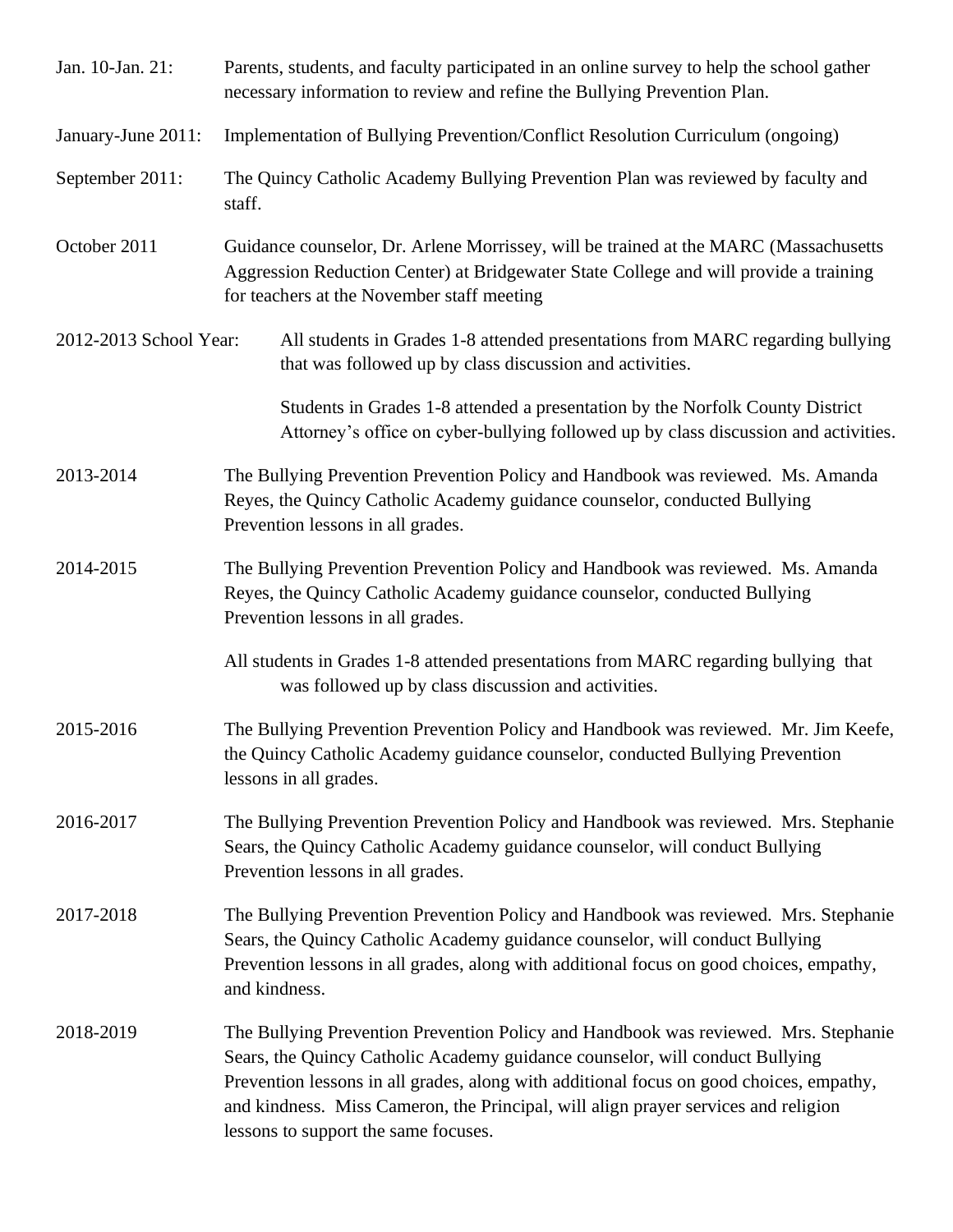| 2019-2020 | Return visit from MARC (Massachusetts Aggression Reduction Center) – 2 assemblies |
|-----------|-----------------------------------------------------------------------------------|
|           | for Grades $5/6$ and $7/8$                                                        |
|           |                                                                                   |

# 2020-2022 Lessons with Mrs. Sears, School Counselor

#### **Priorities**

Quincy Catholic Academy expects that all members of the school community will treat each other in a civil manner and with respect for differences.

Quincy Catholic Academy is committed to providing all students with a safe learning environment that is free from Bullying. This commitment is an integral part of our comprehensive efforts to promote learning, and to prevent and eliminate all forms of Bullying and other harmful and disruptive behavior that can impede the learning process.

Quincy Catholic Academy will take specific steps to create a safe, supportive environment for vulnerable populations in the school community, and provide all students with the skills, knowledge, and strategies to prevent or respond to Bullying.

Quincy Catholic Academy will not tolerate any unlawful or disruptive behavior, including any form of Bullying or Retaliation, in our School, on School Grounds, or in School-related activities. We will investigate promptly all reports and complaints of Bullying and Retaliation and take prompt action to end that behavior and restore the Target's sense of safety. We will support this commitment in all aspects of our school community, including curricula, instructional programs, staff development, extracurricular activities, and parent or guardian involvement.

This Plan is a comprehensive approach to addressing Bullying, and the school is committed to working with students, staff, families, law enforcement agencies, and the community to prevent issues of violence. In consultation with these constituencies, this Plan will continue to be review and revised in our efforts to prevent, intervene, and respond to all incidents of Bullying and Retaliation. The Principal, working under the oversight of the Board of Trustees is responsible for the implementation and oversight of the Plan.

## **IV. Prohibition Against Bullying and Retaliation**.

Bullying is prohibited:

- On school grounds owned, leased or used by a school.
- On property immediately adjacent to school grounds
- At any school-sponsored or school-related activity, function or program whether on or off school grounds.
- At a school bus stop
- On a school bus or any other vehicle owned, leased, or used by the school; or,
- Through the use of technology or an electronic device owned, leased or used by the school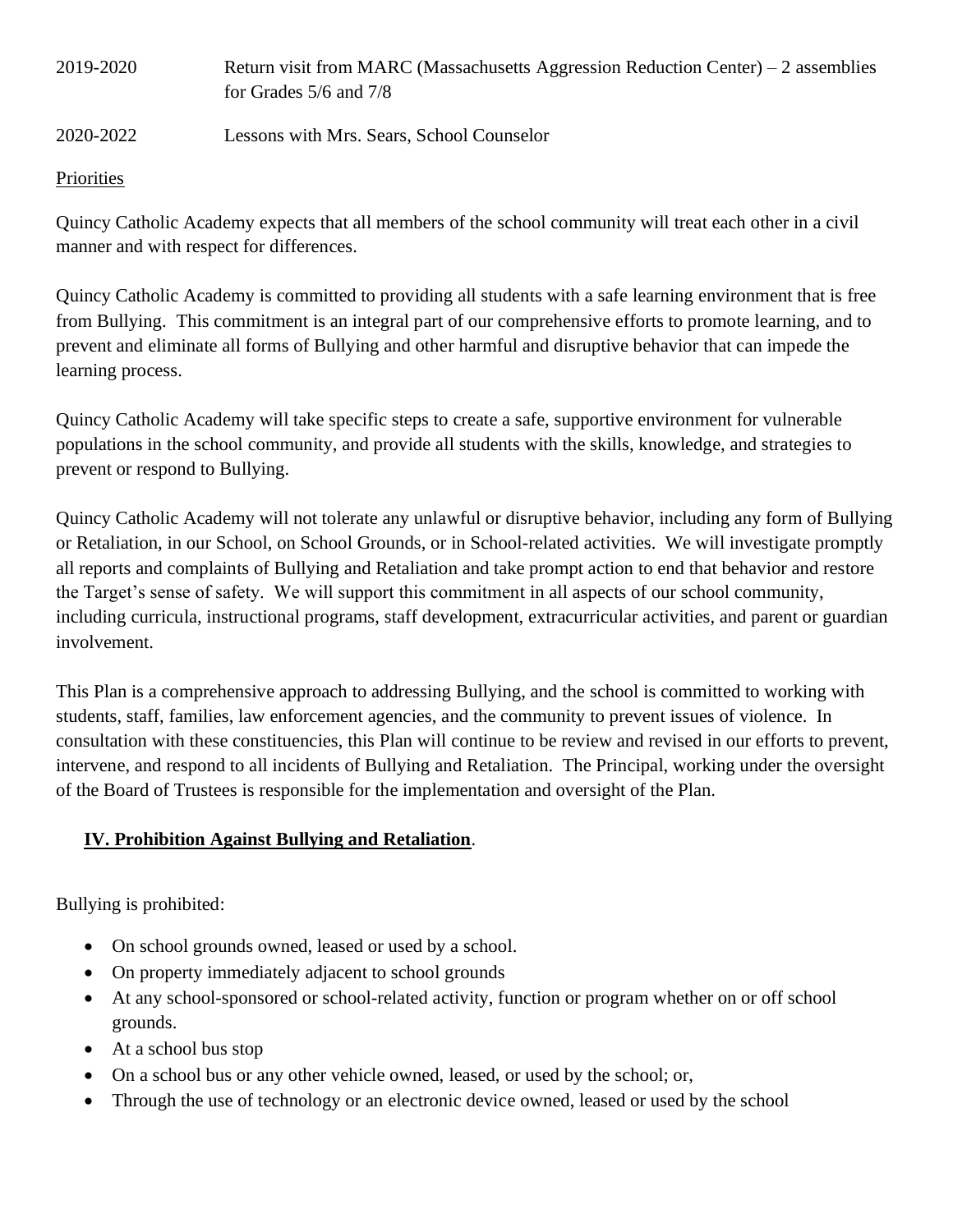Bullying is also prohibited at a location, activity, function or program that is not School-related or through the use of technology or an electronic device that is not owned, leased or used by the school if the act or acts in question:

- create a hostile environment at school for the target
- infringe on the rights of the target at school; or
- materially and substantially disrupt the education process or the orderly operation of the school.

Retaliation against any person who reports Bullying or Retaliation, provides information during an investigation of bullying or retaliation, or witnesses or has reliable information about bullying or retaliation is also prohibited.

# **V. Training and Professional Development**

- A. Staff Training on the Plan: Review and training on the plan for all school staff, and, at the discretion of the Principal, volunteers who have significant contact with students, will include staff duties under the plan, an overview of the steps that the Principal or his or her designee will follow upon receipt of a report of bullying or retaliation, and an overview of any bullying prevention curricula to be offered at the School.
- B. Written Notice to Staff: At the beginning of each school year, the Principal or his or her designee shall provide written notice to the school staff of the RCAB Policy and the school plan. Relevant sections of the RCAB Policy and the school plan relating to the duties of school staff shall be included in the school employee handbook.

C. On-going Professional Development: *(Optional)* The goal of professional development is to establish a common understanding of tools necessary for Staff to create a school climate that promotes safety, civil communication, and respect for differences. Professional development will build the skills of Staff members to prevent, identify, and respond to Bullying. Professional development may be informed by research and may include information on:

- developmentally (or age-) appropriate strategies to prevent Bullying.
- developmentally (or age-) appropriate strategies for immediate, effective interventions to stop Bullying incidents.
- information regarding the complex interaction and power differential that can take place between and among an Aggressor, Target, and witnesses to the Bullying.
- research findings on Bullying, including information about specific categories of students who have been shown to be particularly at risk for Bullying in the School environment
- information on the incidence and nature of Cyber-Bullying; and
- Internet safety issues as they relate to Cyber-Bullying.

Professional development will also address ways to prevent and respond to Bullying or Retaliation for students with disabilities that must be considered when developing students' Individualized Education Programs (IEPs). This will include a particular focus on the needs of students with autism or students whose disability affects social skills development.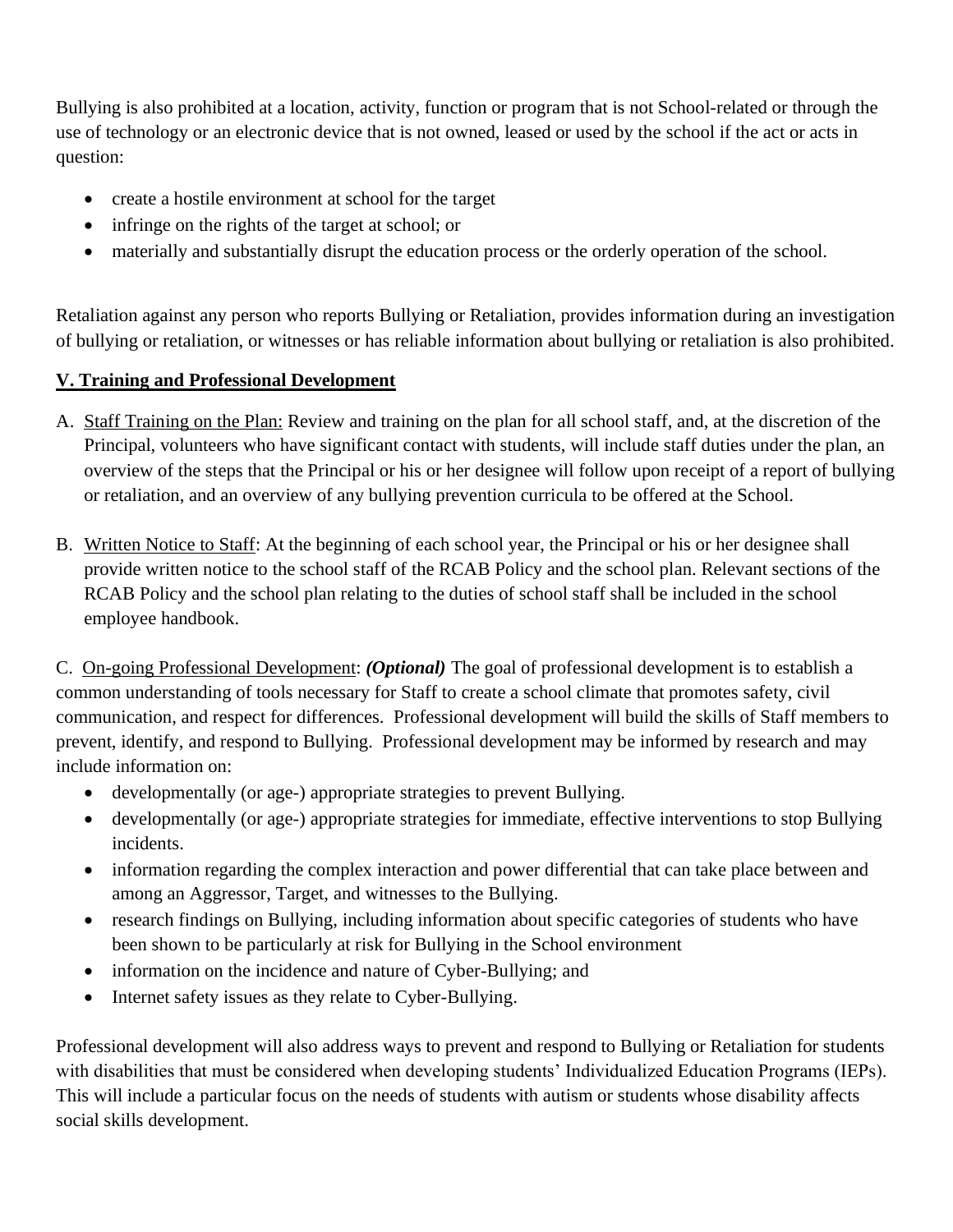Additional areas identified by the School for professional development include:

- promoting and modeling the use of respectful language;
- fostering an understanding of and respect for diversity and difference;
- building relationships and communicating with families;
- constructively managing classroom behaviors;
- using positive behavioral intervention strategies;
- applying constructive disciplinary practices;
- teaching students skills including positive communication, anger management, and empathy for others;
- engaging students in School or classroom planning and decision-making; and
- maintaining a safe and caring classroom for all students.

#### **VI. Access to Resources and Services.**

A key aspect of promoting a positive School climate is ensuring that the underlying emotional needs of Targets, Aggressors, families, and others are addressed. In an effective plan, strategies for providing support and services necessary to meet these needs are important.

- A. Identifying resources. At Quincy Catholic Academy, the on-site guidance counselor and the school principal will work closely with faculty, staff, and Targets, Aggressors, and their families to support the creation of a positive school environment by focusing on early intervention and by identifying any outside services that may be needed. Such counseling and recommendation of services must reflect an understanding of the dynamics of Bullying and provide approaches to address the needs of Targets and Aggressors. New curricula should also be considered.
- B. Counseling and other services. Quincy Catholic Academy will identify linkages with community-based organizations including Community Service Agencies (CSAs) for Medicaid eligible students. Safety plans will also be developed for students who have been Targets of Bullying or Retaliation, providing social skills programs to prevent Bullying, and offering education and/or intervention services for students exhibiting Bullying behaviors. The School may consider behavioral intervention plans, social skills groups, and individually focused curricula.
- C. Students with disabilities. If and when Quincy Catholic Academy determines that the student has a disability that affects social skills development or that the student may participate in or is vulnerable to Bullying, harassment, or teasing because of his/her disability, the School will consider what reasonable accommodations should be undertaken with a view toward developing the student's skills and proficiencies so as to avoid and respond to Bullying.
- D. Referral to outside services. Should all strategies and procedures established with the Guidance Counselor and Principal be determined by those involved to be ineffective, Quincy Catholic Academy students and families will be referred to outside services. Referrals will comply with relevant laws and policies.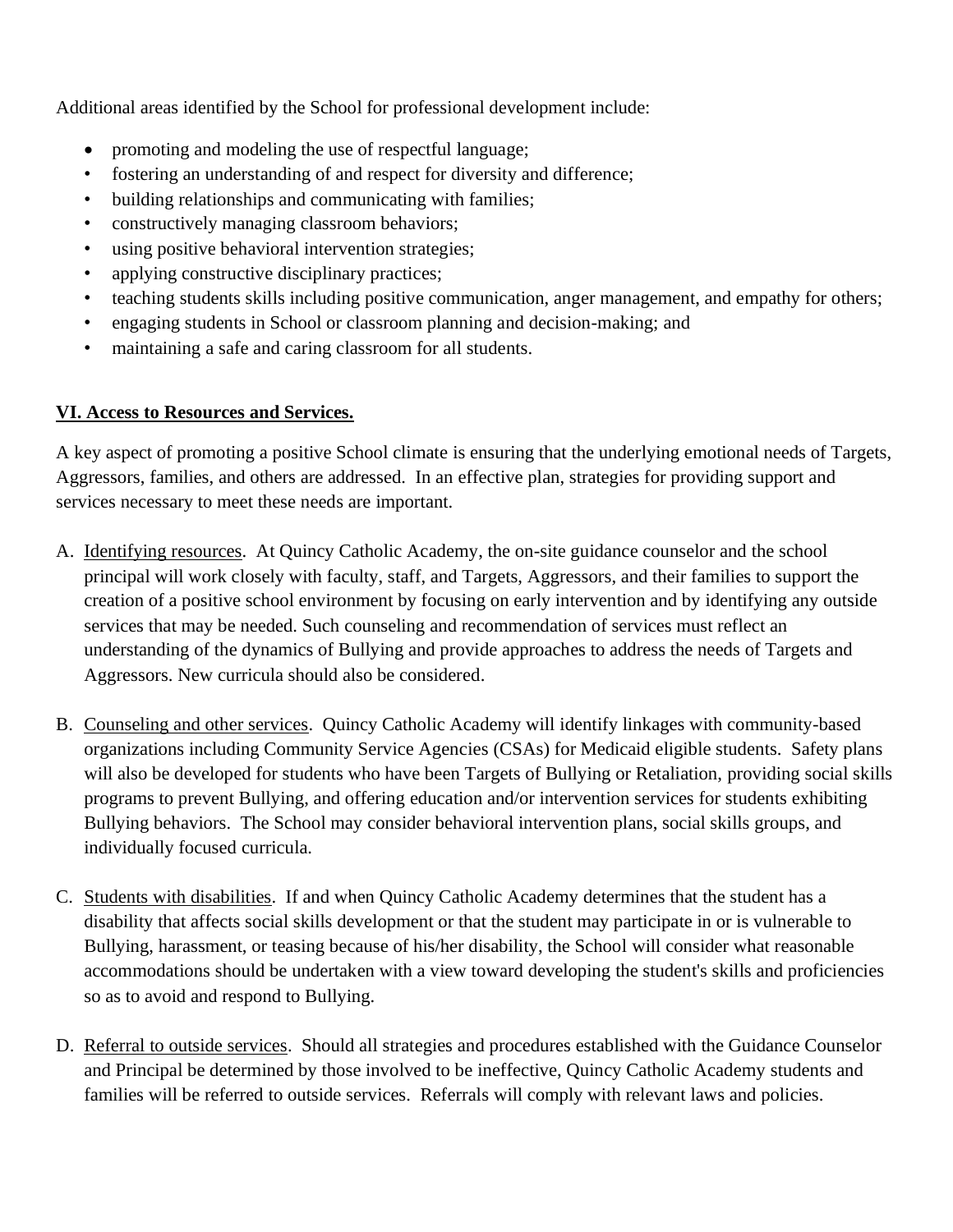# **VII. Procedures and Procedures for Reporting and Responding to Reports of Bullying and Retaliation**

## Reporting Bullying or Retaliation:

Reports of Bullying or Retaliation may be made by Staff, students, parents or guardians, or others, and may be oral or written. Oral reports made by or to a Staff member shall be recorded in writing. A School Staff member is required to report immediately to the Principal or designee any instance of Bullying or Retaliation the Staff member becomes aware of or witnesses. Reports made by students, parents or guardians, or other individuals who are not School Staff members, may be made anonymously. The School will make a variety of reporting resources available to the School community including, but not limited to, an Incident Reporting Form (a copy of which is attached to this Plan), a voicemail box (Extension #14), a dedicated mailing address (370 Hancock Street, Ouincy, MA 02171, and an email address (cathy.cameron@quincycatholicacademy.org).

Use of an Incident Reporting Form is not required as a condition of making a report. The School will be available in the School's main office, the counseling office, the School nurse's office, and other locations determined by the Principal or designee and it will be posted it on the School's website.

The School will provide the School community, including administrators, Staff, students, and parents or guardians, with written notice of its policies for reporting acts of Bullying and Retaliation on the school website. A description of the reporting procedures and resources, including the name and contact information of the Principal or designee, will be incorporated in student and Staff handbooks and on the School website.

## 1. Reporting by Staff

A Staff member will report immediately to the Principal or designee when he/she witnesses or becomes aware of conduct that may be Bullying or Retaliation. The requirement to report to the Principal or designee does not limit the authority of the Staff member to respond to behavioral or disciplinary incidents consistent with School policies and procedures for behavior management and discipline.

## 2. Reporting by Students, Parents or Guardians, and Others

The School expects students, parents or guardians, and others who witness or become aware of an instance of Bullying or Retaliation involving a student to report it to the Principal or designee. Reports may be made anonymously, but no disciplinary action will be taken against an alleged Aggressor solely on the basis of an anonymous report. Students, parents or guardians, and others may request assistance from a Staff member to complete a written report. Students will be provided practical, safe, private and age-appropriate ways to report and discuss an incident of Bullying with a Staff member, or with the Principal or designee.

## *A. Responding to a report of Bullying or Retaliation.*

## **1. Safety**

Before fully investigating the allegations of Bullying or Retaliation, the Principal or designee will take steps to assess the need to restore a sense of safety to the alleged Target and/or to protect the alleged Target from possible further incidents. Responses to promote safety may include, but not be limited to, creating a personal safety plan; pre-determining seating arrangements for the Target and/or the Aggressor in the classroom, at lunch, or on the bus; identifying a Staff member who will act as a "safe person" for the Target; and altering the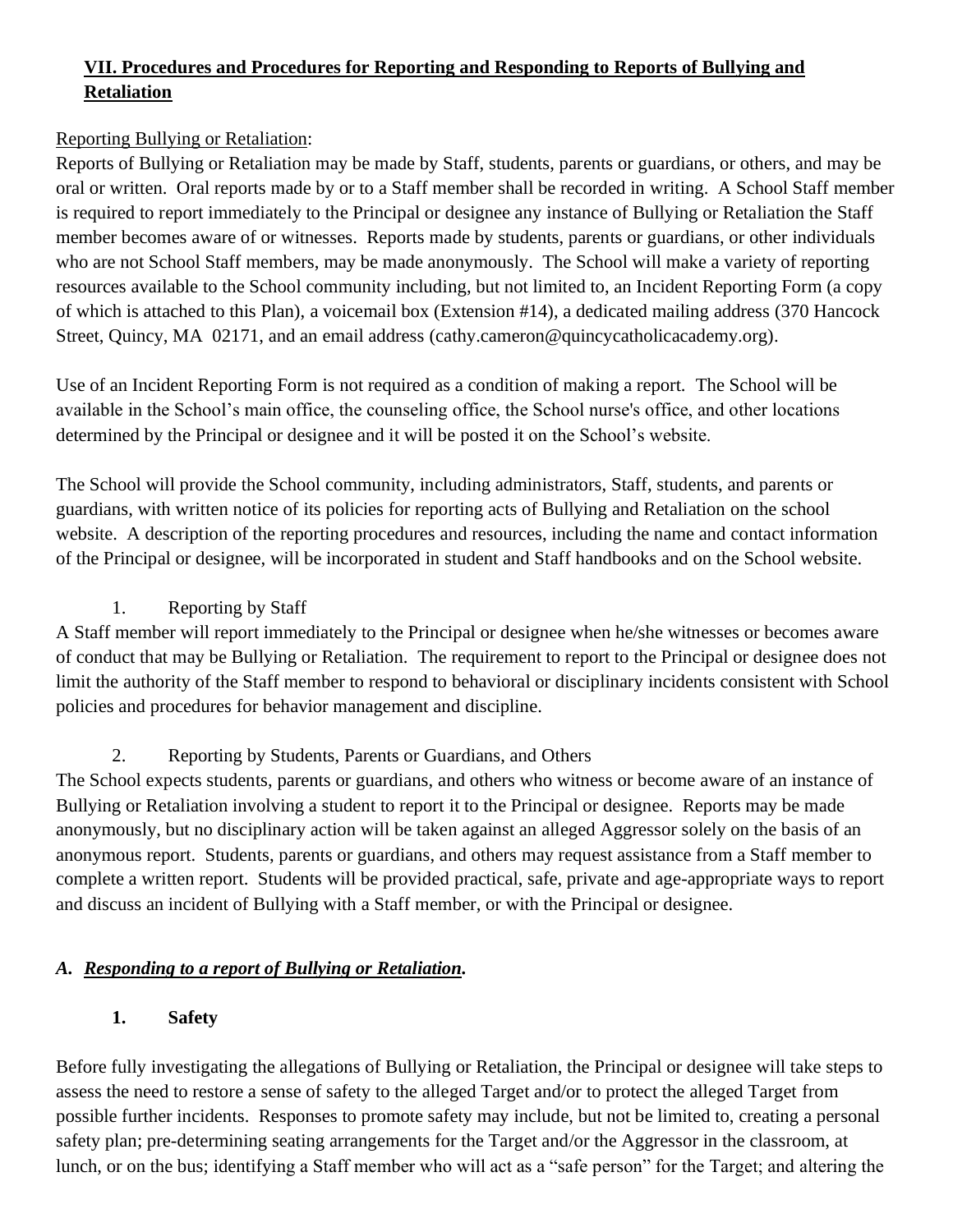Aggressor's schedule and access to the Target. The Principal or designee will take additional steps to promote safety during the course of and after the investigation, as necessary.

The Principal or designee will implement appropriate strategies for protecting from Bullying or Retaliation a student who has reported Bullying or Retaliation, a student who has witnessed Bullying or Retaliation, a student who provides information during an investigation, or a student who has reliable information about a reported act of Bullying or Retaliation.

# 2. **Obligations to Notify Others**

Notice to parents or guardians**.** Upon determining that Bullying or Retaliation has occurred, the Principal or designee will promptly notify the parents or guardians of the Target and the Aggressor of this, and of the procedures for responding to it. There may be circumstances in which the Principal or designee contacts parents or guardians prior to any investigation. Notice will be consistent with state regulations at 603 CMR 49.00.

Notice to Another School . If the reported incident involves students from more than one School district, charter School, non-public School, approved private special education day or residential School, or collaborative School, the Principal or designee first informed of the incident will promptly notify by telephone the Principal or designee of the other School(s) of the incident so that each School may take appropriate action. All communications will be in accordance with state and federal privacy laws and regulations, and 603 CMR 49.00.

Notice to Law Enforcement.At any point after receiving a report of Bullying or Retaliation, including after an investigation, if the Principal or designee has a reasonable basis to believe that criminal charges may be pursued against the Aggressor, the Principal will notify the local law enforcement agency. Notice will be consistent with the requirements of 603 CMR 49.00 and locally established agreements with the local law enforcement agency. Also, if an incident occurs on School grounds and involves a former student under the age of 21 who is no longer enrolled in School, the Principal or designee shall contact the local law enforcement agency if he or she has a reasonable basis to believe that criminal charges may be pursued against the Aggressor.

In making this determination, the Principal will, consistent with the Plan and with applicable School policies and procedures, consult with the School resource officer, if any, and other individuals the Principal or designee deems appropriate (including, but not limited to, the Office of the General Counsel of the Archdiocese).

## **3. Investigation**

The Principal or designee will investigate promptly all reports of Bullying or Retaliation and, in doing so, will consider all available information known, including the nature of the allegation(s) and the ages of the students involved.

During the investigation the Principal or designee will, among other things, interview students, Staff, witnesses, parents or guardians, and others as necessary. The Principal or designee (or whoever is conducting the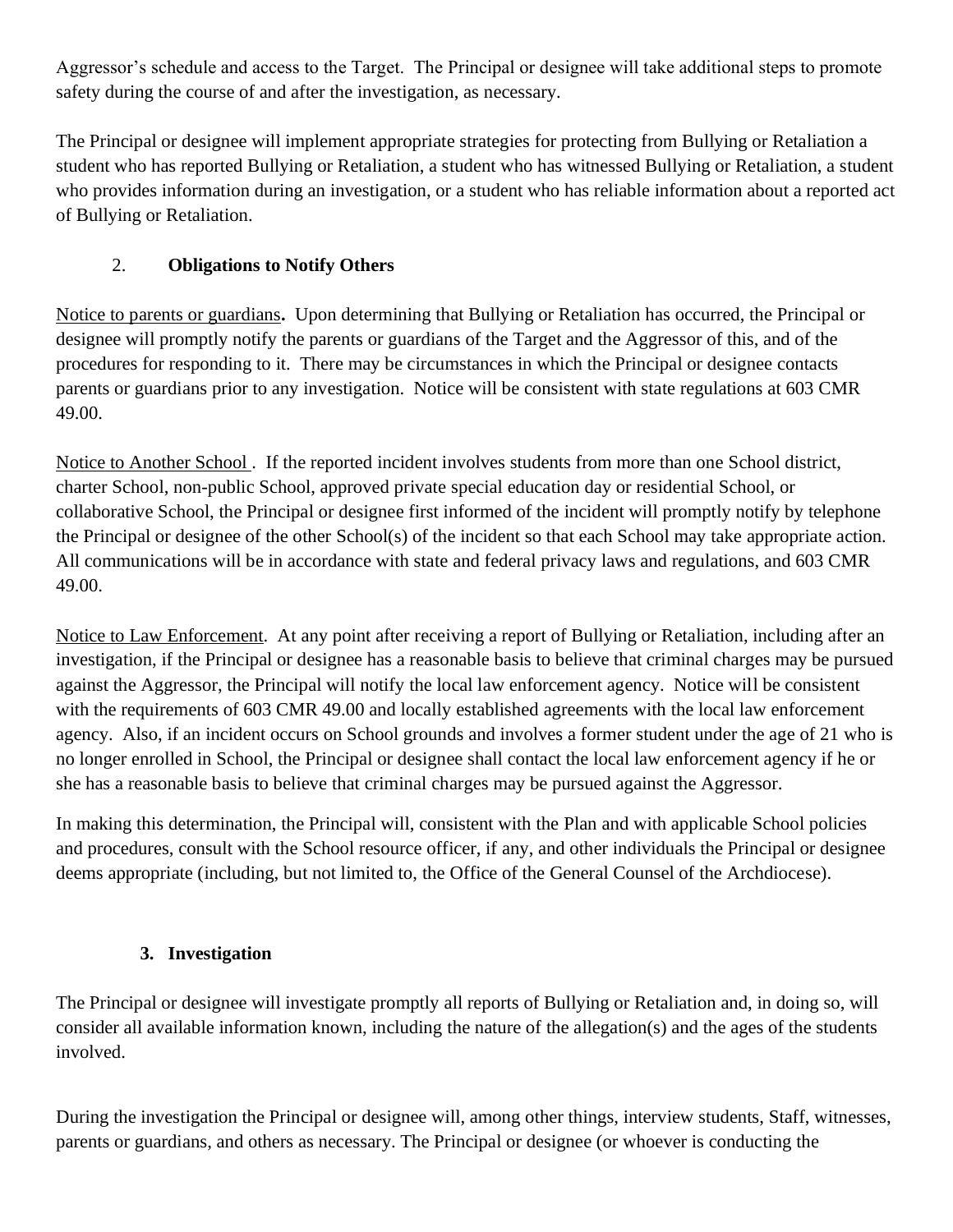investigation) will remind the alleged Aggressor, Target, and witnesses that Retaliation is strictly prohibited and will result in disciplinary action.

Interviews may be conducted by the Principal or designee, other Staff members as determined by the Principal or designee, and in consultation with the School counselor, as appropriate. To the extent practicable, and given his/her obligation to investigate and address the matter, the Principal or designee will maintain confidentiality during the investigative process. The Principal or designee will maintain a written record of the investigation.

Procedures for investigating reports of Bullying and Retaliation will be consistent with School policies and procedures for investigations. If necessary, the Principal or designee will consult with the Office of the General Counsel of the Archdiocese about the investigation.

## **4. Determinations**

The Principal or designee will make a determination based upon all of the facts and circumstances. If, after investigation, Bullying or Retaliation is substantiated, the Principal or designee will take steps reasonably calculated to prevent recurrence and to ensure that the Target is not restricted in participating in School or in benefiting from School activities. The Principal or designee will: 1) determine what remedial action is required, if any, and 2) determine what responsive actions and/or disciplinary action is necessary.

Depending upon the circumstances, the Principal or designee may choose to consult with the students' teacher(s) and/or School counselor, and the Target's or Aggressor's parents or guardians, to identify any underlying social or emotional issue(s) that may have contributed to the Bullying behavior and to assess the level of need for additional social skills development.

The Principal or designee will promptly notify the parents or guardians of the Target and the Aggressor about the results of the investigation and, if Bullying or Retaliation is found, what action is being taken to prevent further acts of Bullying or Retaliation. All notice to parents must comply with applicable Massachusetts and federal privacy laws and regulations. Because of the legal requirements regarding the confidentiality of student records, the Principal or designee cannot report specific information to the Target's parent or guardian about the disciplinary action taken unless it involves a "stay away" order or other directive that the Target must be aware of in order to report violations.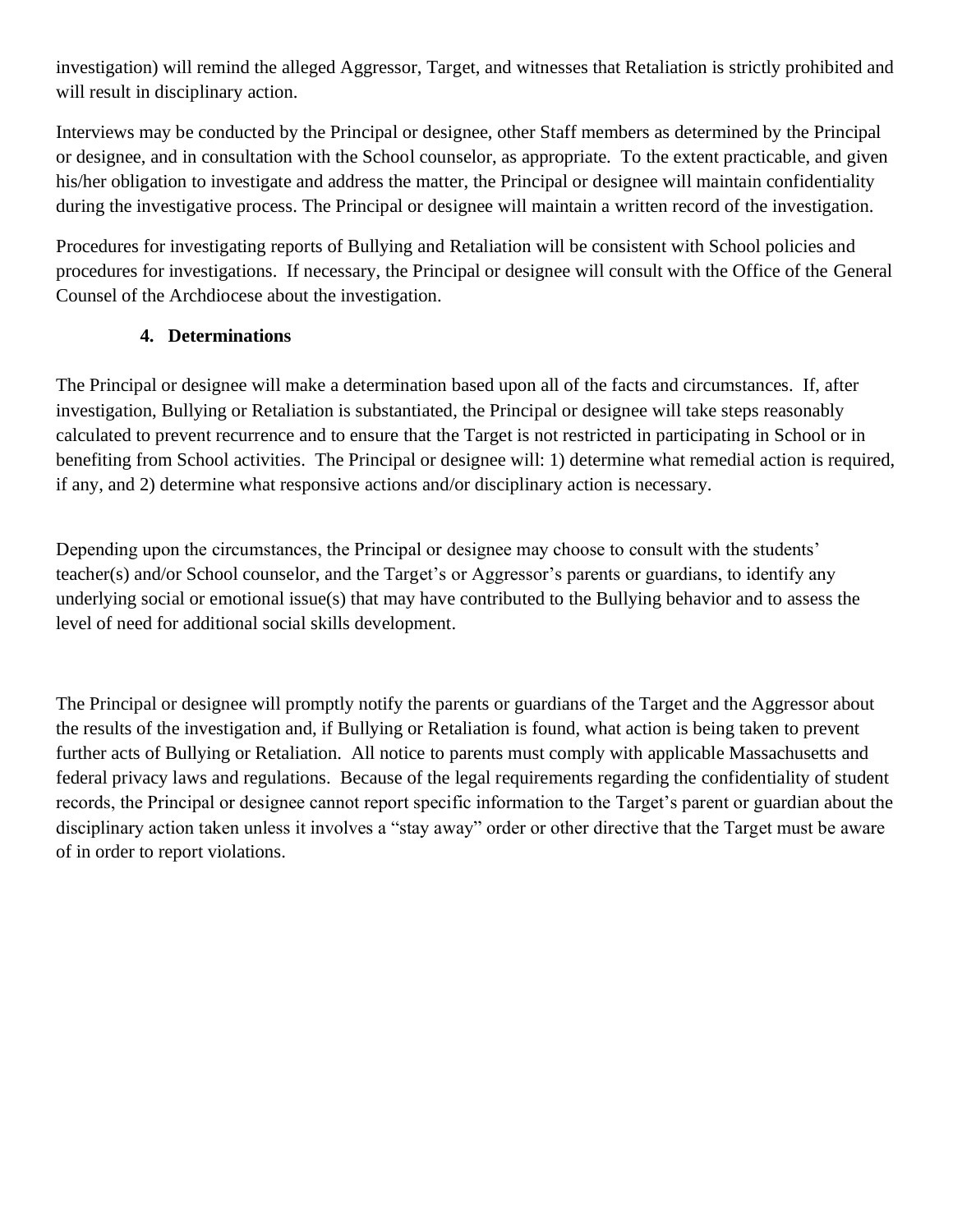#### **5. Responses to Bullying**

The following are possible responses:

#### *Teaching Appropriate Behavior Through Skills-building*

Upon the Principal or designee determining that Bullying or Retaliation has occurred, the law requires that the School use a range of responses that balance the need for accountability with the need to teach appropriate behavior. Mass. Gen. Laws. Ch. 71, Section 37O (d)(v). Skill-building approaches that the Principal or designee may consider include:

- offering individualized skill-building sessions based on the School's anti-Bullying curricula;  $\blacksquare$
- providing relevant educational activities for individual students or groups of students, in consultation with guidance counselors and other appropriate School personnel;
- implementing a range of academic and nonacademic positive behavioral supports to help students understand pro-social ways to achieve their goals;
- meeting with parents and guardians to engage parental support and to reinforce the anti-Bullying curricula and social skills building activities at home;
- adopting behavioral plans to include a focus on developing specific social skills; and
- making a referral for evaluation.

#### *Taking Disciplinary Action*

If the Principal or designee decides that disciplinary action is appropriate, the disciplinary action will be determined on the basis of facts found by the Principal or designee, including the nature of the conduct, the age of the student(s) involved, and the need to balance accountability with the teaching of appropriate behavior. Discipline will be consistent with the Plan and with the School's code of conduct.

Discipline procedures for students with disabilities may be governed by the federal Individuals with Disabilities Education Improvement Act (IDEA), which should be read in cooperation with Massachusetts laws regarding student discipline.

If the Principal or designee determines that a student knowingly made a false allegation of Bullying or Retaliation, that student may be subject to disciplinary action.

#### *Promoting Safety for the Target and Others*

The Principal or designee will consider what adjustments, if any, are needed in the School environment to enhance the Target's sense of safety and that of others as well. One strategy that the Principal or designee may use is to increase adult supervision at transition times and in locations where Bullying is known to have occurred or is likely to occur.

Within a reasonable period of time following the determination and the ordering of remedial and/or disciplinary action, the Principal or designee will contact the Target to determine whether there has been a recurrence of the prohibited conduct and whether additional supportive measures are needed. If so, the Principal or designee will work with appropriate School Staff to implement them immediately.